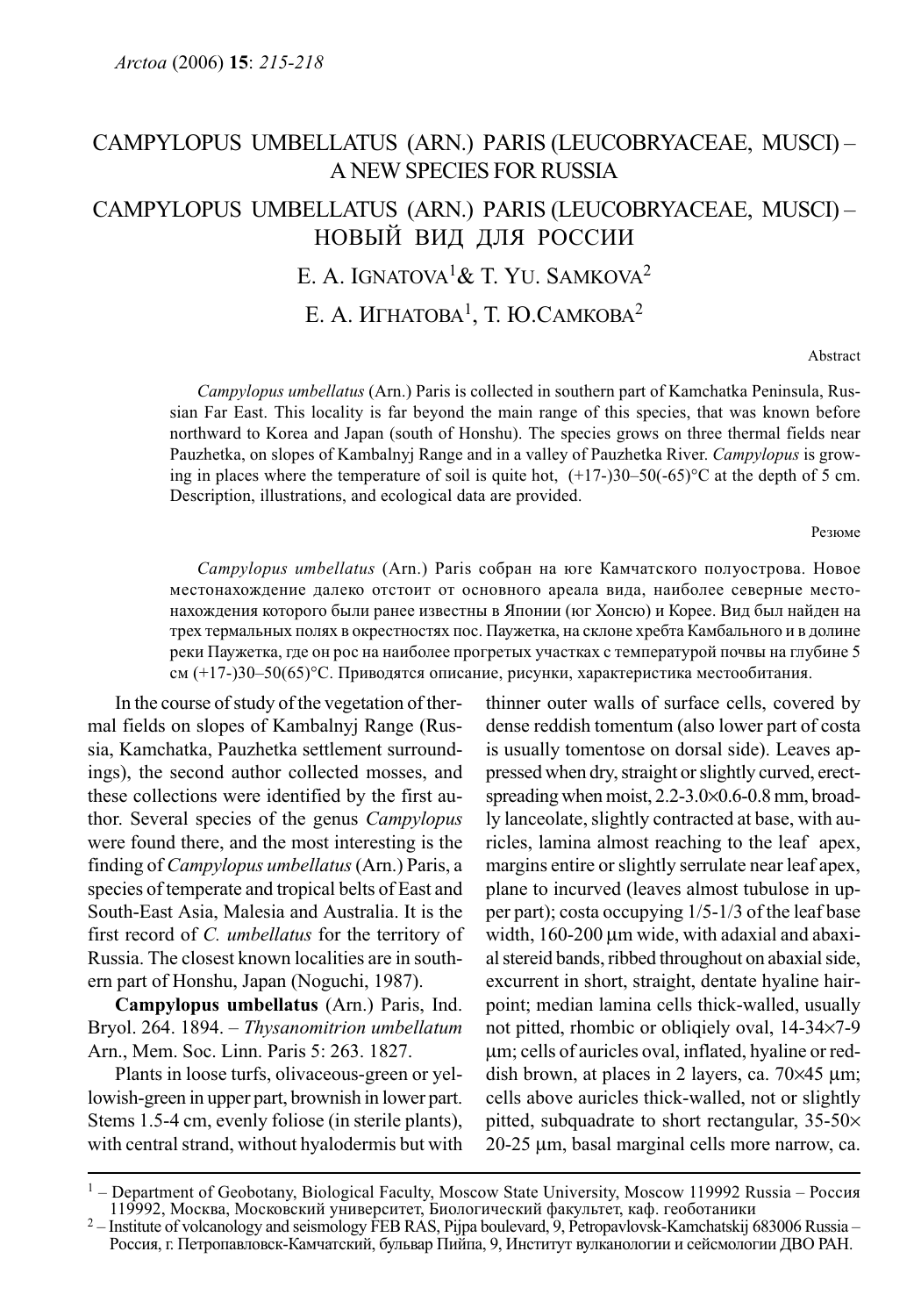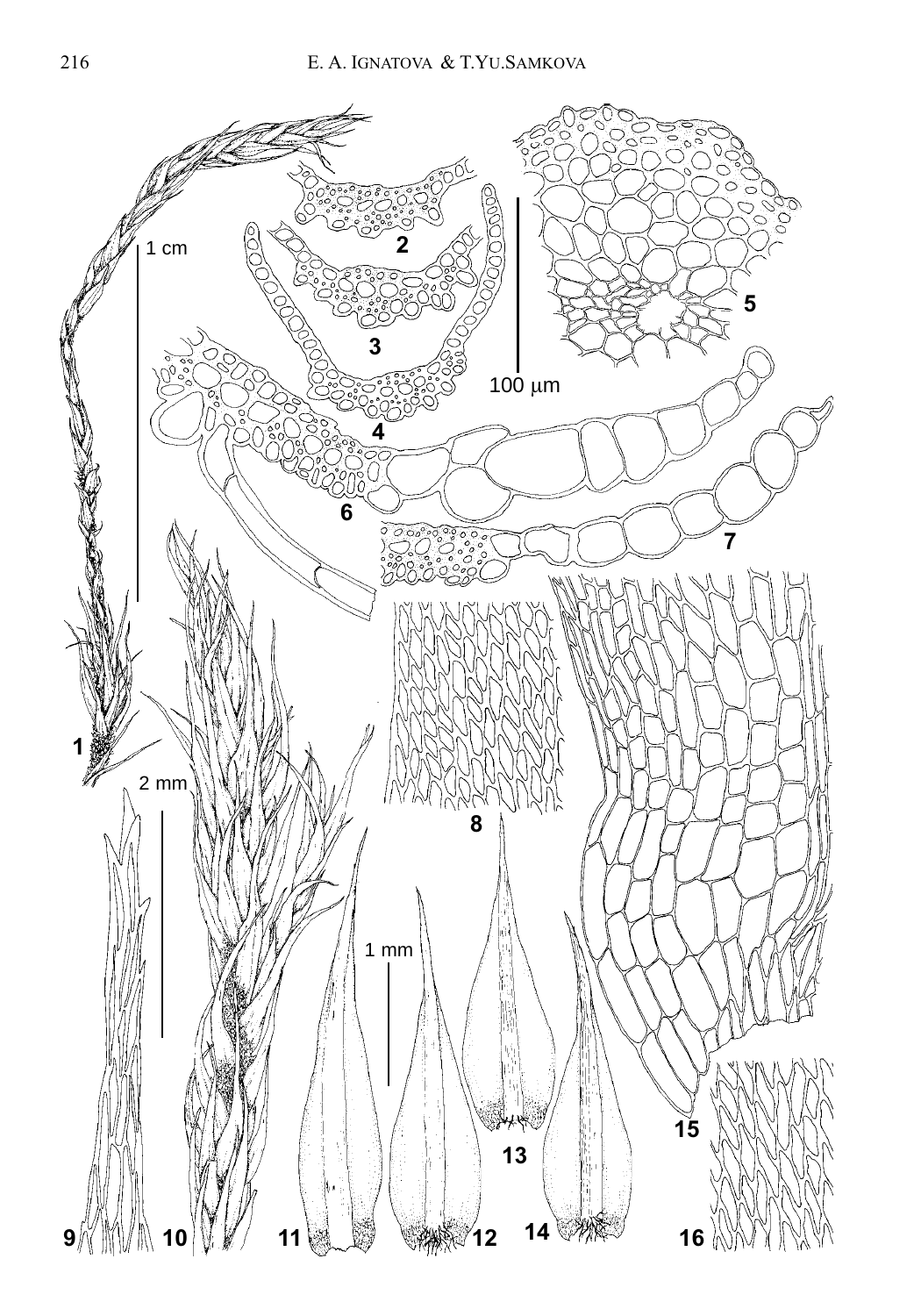

Fig. 2. Ground temperature of seven plots in thermal fields (1-7) and air temperature. Plot 5 is one where Campylopus umbellatus grows: note that it is one of two hottest plots (in another one, 7 any vegetation is absent). Note also that in winter the ground remains hot enough to melt snow.

12 μm wide. Dioicous. All collections from Russia are represented by sterile plants.

All plants from Kamchatka have rather low ridges (1 cell high) on the dorsal surface of costa, which is unlike from the most common phenotype of this species bearing dorsal lamellae of 2-4 cells high (Noguchi, 1987; Gao & al., 1999; Frahm & al., 1985). However the local populations of this species are extremely variabile in plant and leaf size, width of costa, length of hyaline hair-points,etc. (Frahm, 1992). Dorsal lamellae are absent quite rarely, but the similar cases were described, e. g. from Queensland, Australia (Frahm, 1987).

In comparison with more widespread phenotypes, Kamchatkan plants are medium-sized for the species, with relatively wide leaves and narrow costa, and short hyaline hair-points.

Specimens examined: RUSSIA: Kamchatskaya Province, Ust-Bolsheretzk District, Pauzhetka Settlement surroundings: (1) slope of Kambalnyj Range, Eastern-Pauzhetskoe thermal field, 2004, Samkova s.n. (MW); (2) Upper terrace of Pauzhetka River, Upper thermal field, Samkova, # 5, 6, 9, 13-3, 13-4 (MW); (3) Flood valley of Pauzhetka River, Southern thermal field, Samkova,  $\#$  21-2 (MW). These three fields are located at 51°27'-28.5' N – 157°48'-49' E, 170-260 m elev.

**Distribution:** *Campylopus umbellatus* is mostly tropical and subtropical species, occurring at equator, e. g. in Papua New Guinea (Frahm & al., 1985) not only in high mountains,but down to 1300 m elev., and in Quensland it grows in rain forest areas (Frahm, 1987). The locality in Kamchatka is far to the north of its main range (Fig. 3). The existence of so northern population is obviously explained by the climatic anomaly of thermal fields where it grows. There are another examples of localities of mainly tropical mosses far beyond their main ranges, e.g. Trematodon longicollis on volcanoes in Italy (Cortini Pedrotti, 2001) and Splachnobryum obtusulum at thermal springs in Hungary (Düll, 1992).

Ecology: The climate of the area is oceanic. The mean annual temperature is +1.9°C, mean February  $t^{\circ} = -8.4$ °C, July  $t^{\circ} = +12.8$ °C. Annual precipitation is 2056 mm (ranging from 1354 to 3748 mm), 227 days a year have rain or snow, and there are only 13 sunny days a year. Snow cover in March– April in flat place is 162 cm deep in average (max. 219 cm). Frostless period is 112 days (data of the second author and meteostation Pauzhetka).

Campylopus umbellatus was collected on three thermal fields: Eastern- , Upper- and Southern-Pauzhetskoe (1.2, 2.0 and 0.06 hectars respectively), the distance between them 1.4-1.8 km. All thermal fields have hot springs and fumarols, the ground is hotted by vapour of thermal waters.The ground temperature at 5 cm deep is shown in Fig. 2. Snow cover is absent in the hottest sites during the whole winter. The vegetation of thermal fields

Fig. 1 (p. 124). Campylopus umbellatus (Arn.) Paris (from: Kamchatka, Ust-Bolshertzk Distr., Pauzhetka surroundings, 2004, Samkova s.n., MW): 1, 10 – habit, dry; 2-4, 6-7 – leaf transverse sections; 5 – stem transverse section; 8, 16 – lamina cells of mid-leaf; 9 – lamina cells of upper part of leaf; 11-14 – leaves; 15 – basal leaf cells. Scale bars: 1 cm – for 1; 2 mm – for 10; 1 mm – for 11-14; 100 μm – 2-9, 15-16.